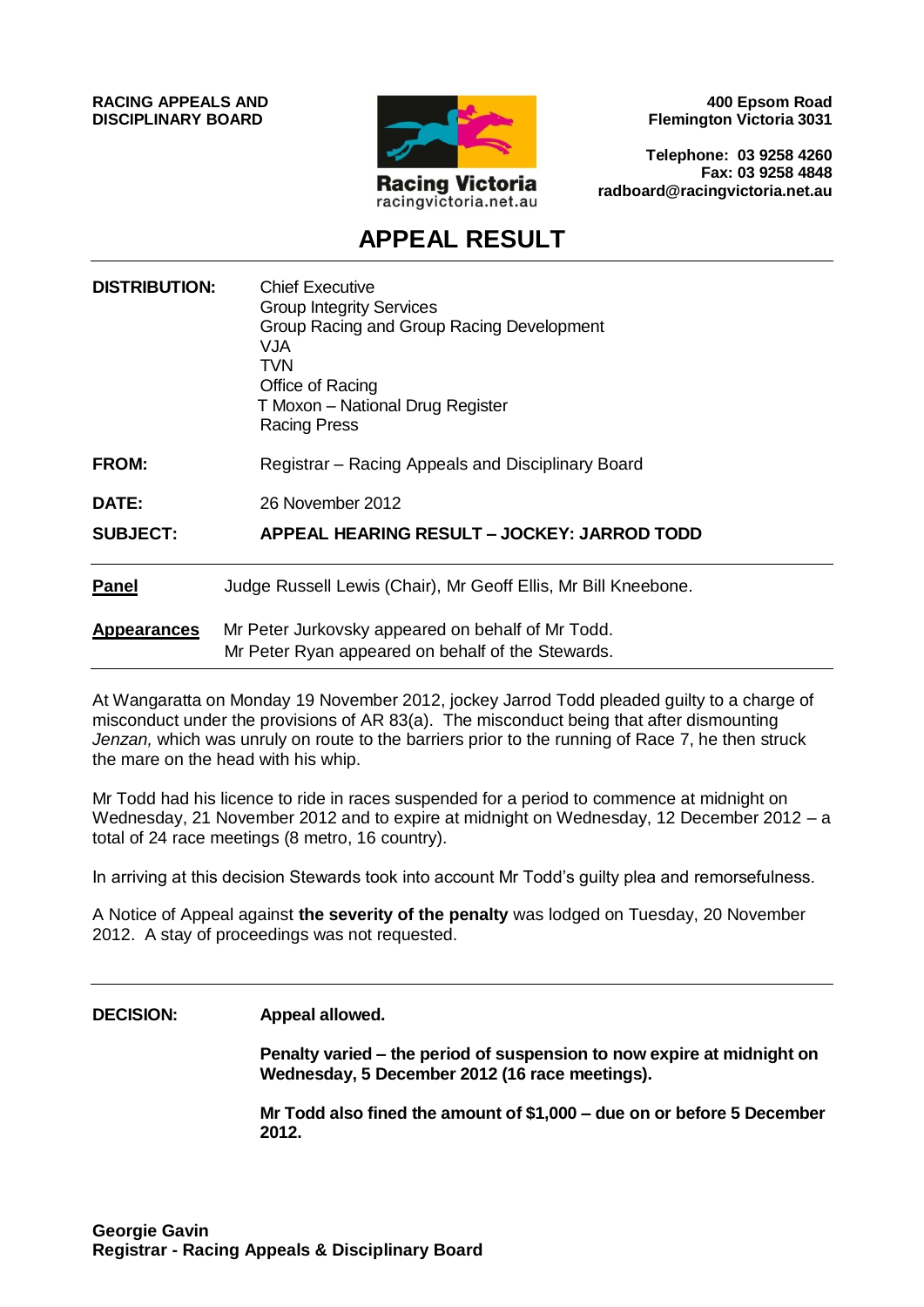# **TRANSCRIPT OF PROCEEDINGS**

# **RACING APPEALS AND DISCIPLINARY BOARD**

\_\_\_\_\_\_\_\_\_\_\_\_\_\_\_\_\_\_\_\_\_\_\_\_\_\_\_\_\_\_\_\_\_\_\_\_\_\_\_\_\_\_\_\_\_\_\_\_\_\_\_\_\_\_\_\_\_\_\_\_\_\_\_

**HIS HONOUR JUDGE R.P.L. LEWIS, Chairman MR G. ELLIS MR W. KNEEBONE**

# **EXTRACT OF PROCEEDINGS**

**DECISION**

**JOCKEY: JARROD TODD**

# **MELBOURNE**

# **MONDAY, 26 NOVEMBER 2012**

MR P. RYAN appeared on behalf of the RVL Stewards

MR P. JURKOVSKY appeared on behalf of the Appellant